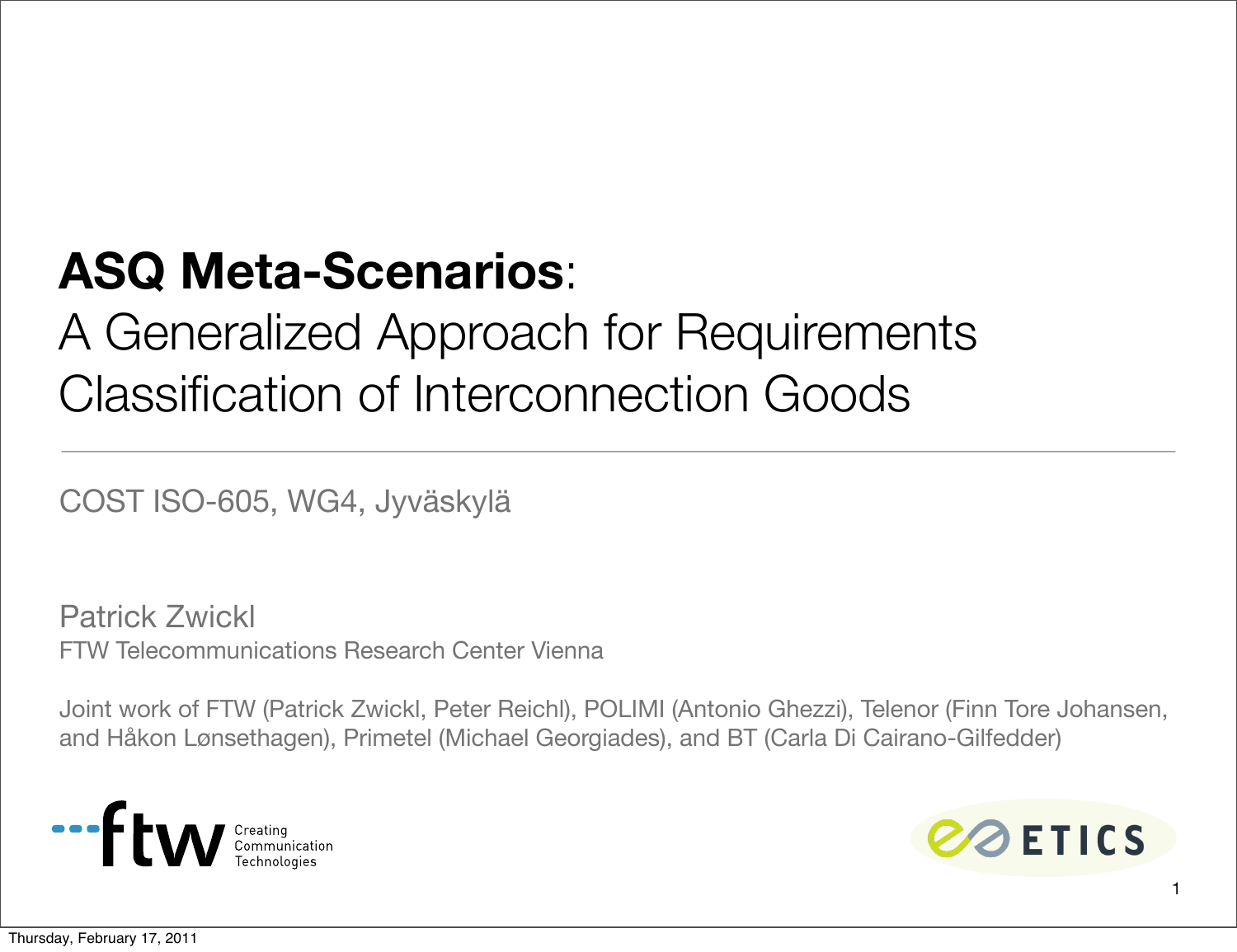### Quality of Service (QoS) Research

- Advanced IP service, e.g., real-time communication [1] constantly require a defined QoS level [2] → **QoS does matter for communication networks**
- **QoS in the 90s:** Focus on intra-AS QoS (e.g., [3]) lead to a realization fiasco  $(scalability)$ , and unsolved problems  $\rightarrow$  reduced QoS interest
- **QoS for IC**: A well-spread and well-established IC market framework is still required (left unmentioned by [4], [5], and [6]) for a commercially applicable solution
- **ETICS**: Based on flexible and marketable **Assured Service Quality** (ASQ) goods with distributed SLA agreements – focus on **multi-actor IC agreements**, alliances, and coordination, negotiation, and IC-specific issues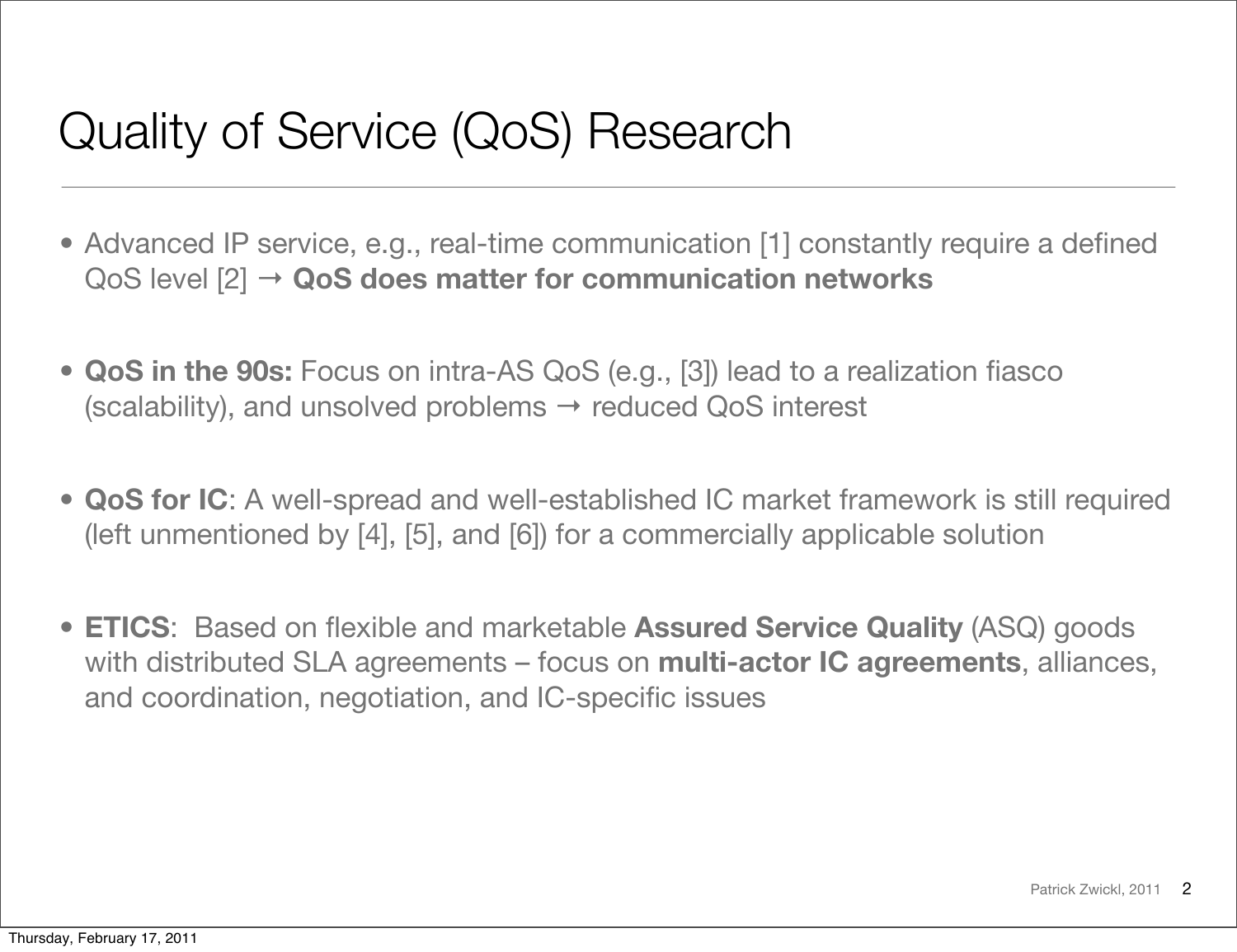#### Problem & Contribution

- **Problem**: **Challenging IC scenarios** are required (w.r.t efforts, technical boundaries, economic implications, etc.)
	- in order to set the **context** for developing initial **future IC concepts**
	- in order to **asses identified solutions** against real-world adoptions
- Challenging IC scenarios are not obvious
	- no **methodology** → trial-and-error mechanism based on experiences
	- essential **requirements characteristics** (from use-case scenarios) are difficult to be extracted /compared
	- Redundant analysis / simulation is often applied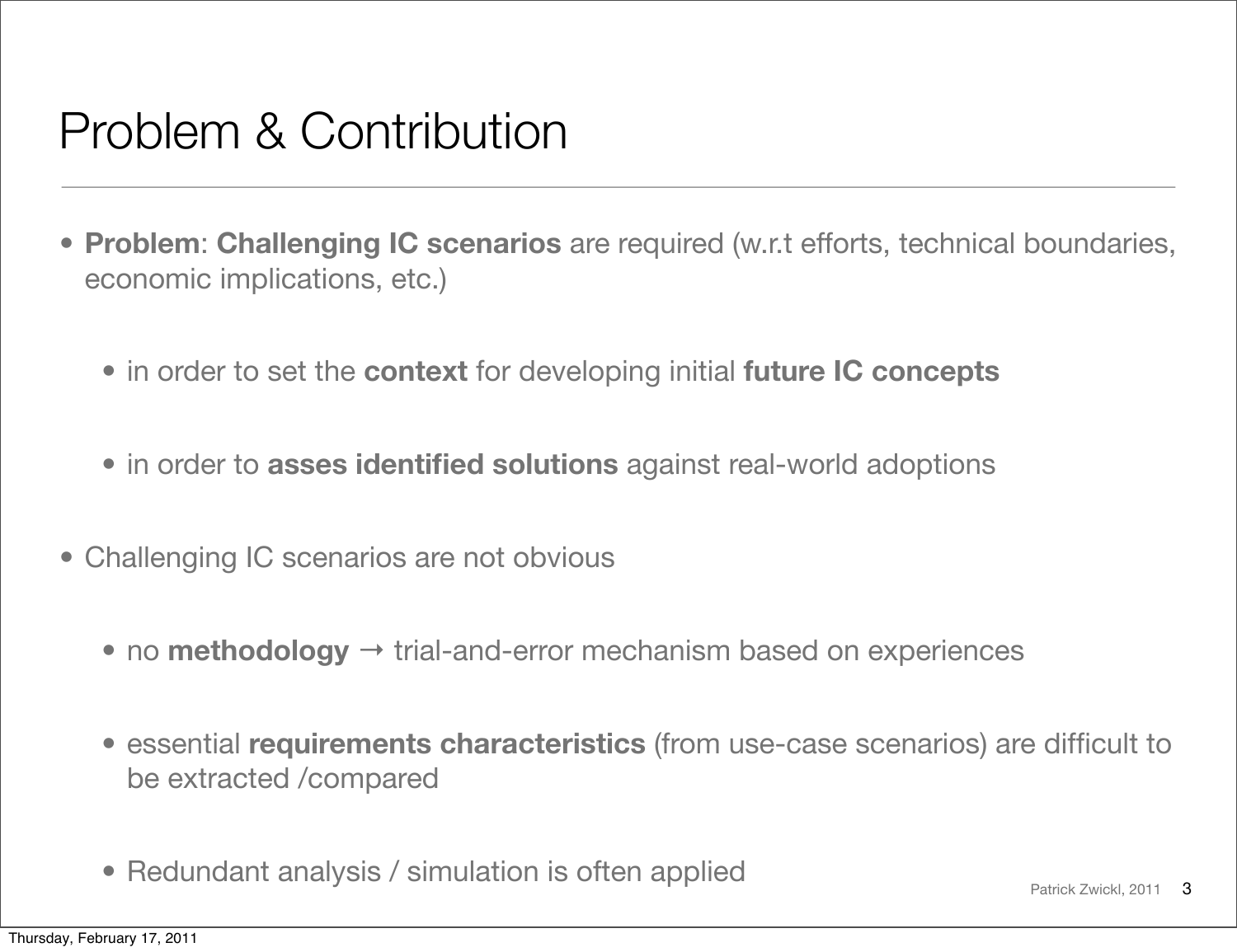## Solution: The Big Picture

- Forming a generalized requirements classification mechanism on two dimensions:
	- **Network goods requirements** (i.e., QoS demands, ASQ goods related to usecase scenarios, destination-related requirements)
	- Archetypical **network configurations** (i.e., intermediation, markets, and CDN/ Cloud assistance)
- **Intention**: **Elimination** of **use-case specifics** from scenarios → **generalized ASQ meta-scenarios** allowing purposeful, precise, and comprehensive concept analysis
- Each dimensions consists of a set of aspects allowing a classification in **value ranges / classes** → each unique configuration of classes is a meta-scenario
- Patrick Zwickl, 2011 • **Business models / Business modeling frameworks** can be derived from metascenarios by a complementation of business configurations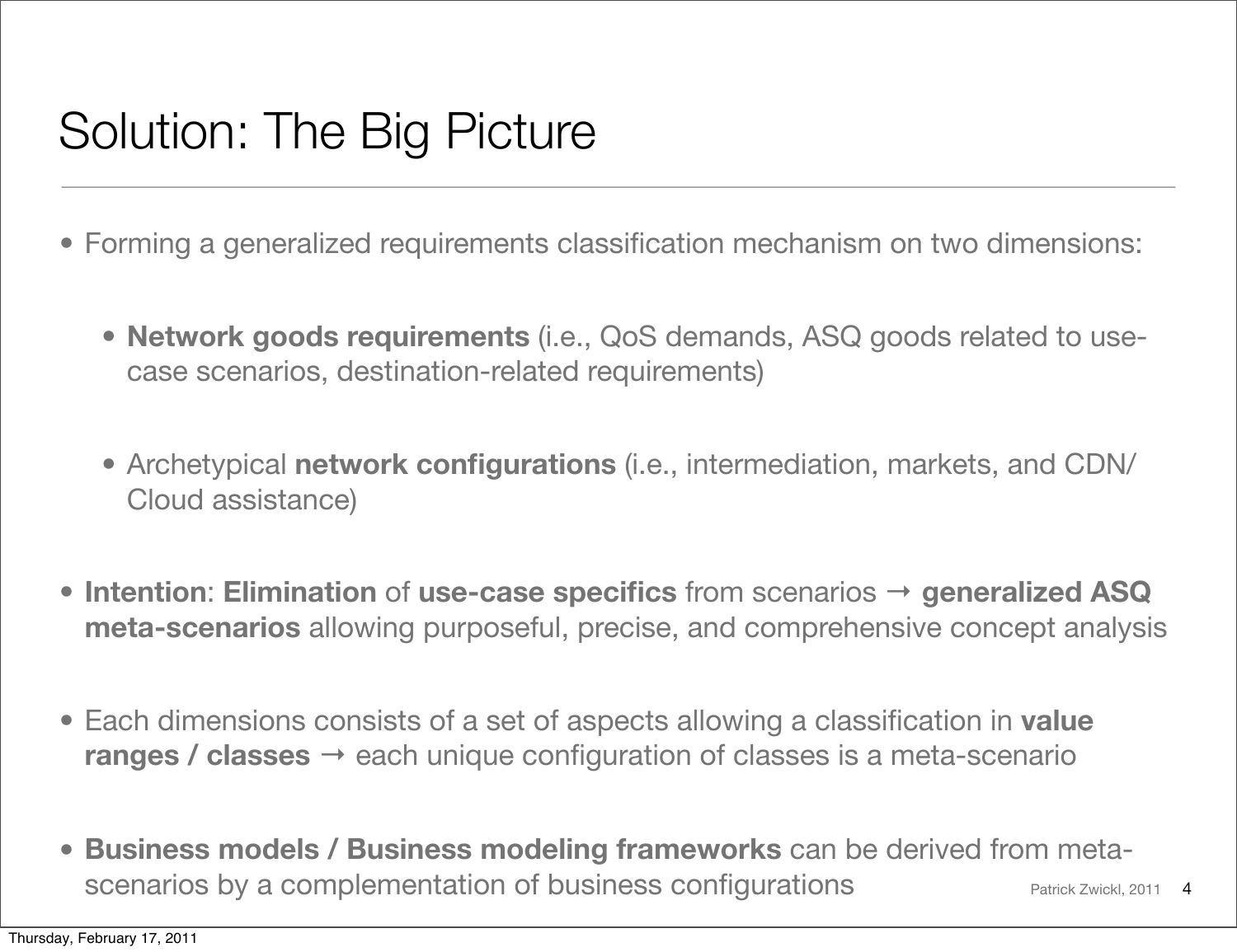## Solution: The Big Picture (cont'd)

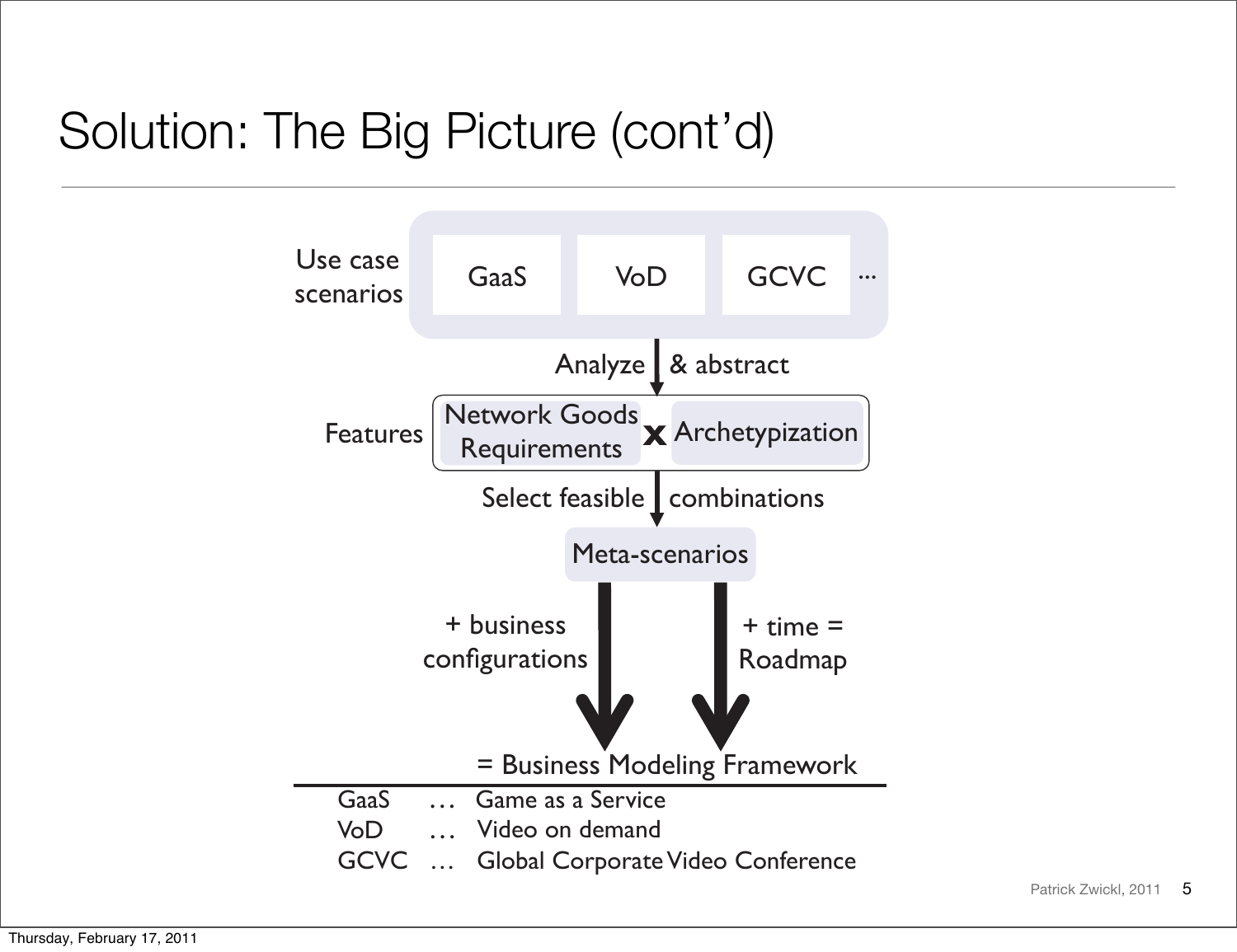### Network Good Requirements

- Service specific requirements of network goods:
	- **QoS class**: Several distinct QoS levels, e.g., delay or jitter tolerance
	- **ASQ Goods**: Enabling QoS assurance as marketable goods by SLAs
	- **Destination-related** (DR): Network topology, bottlenecks, distances, etc.

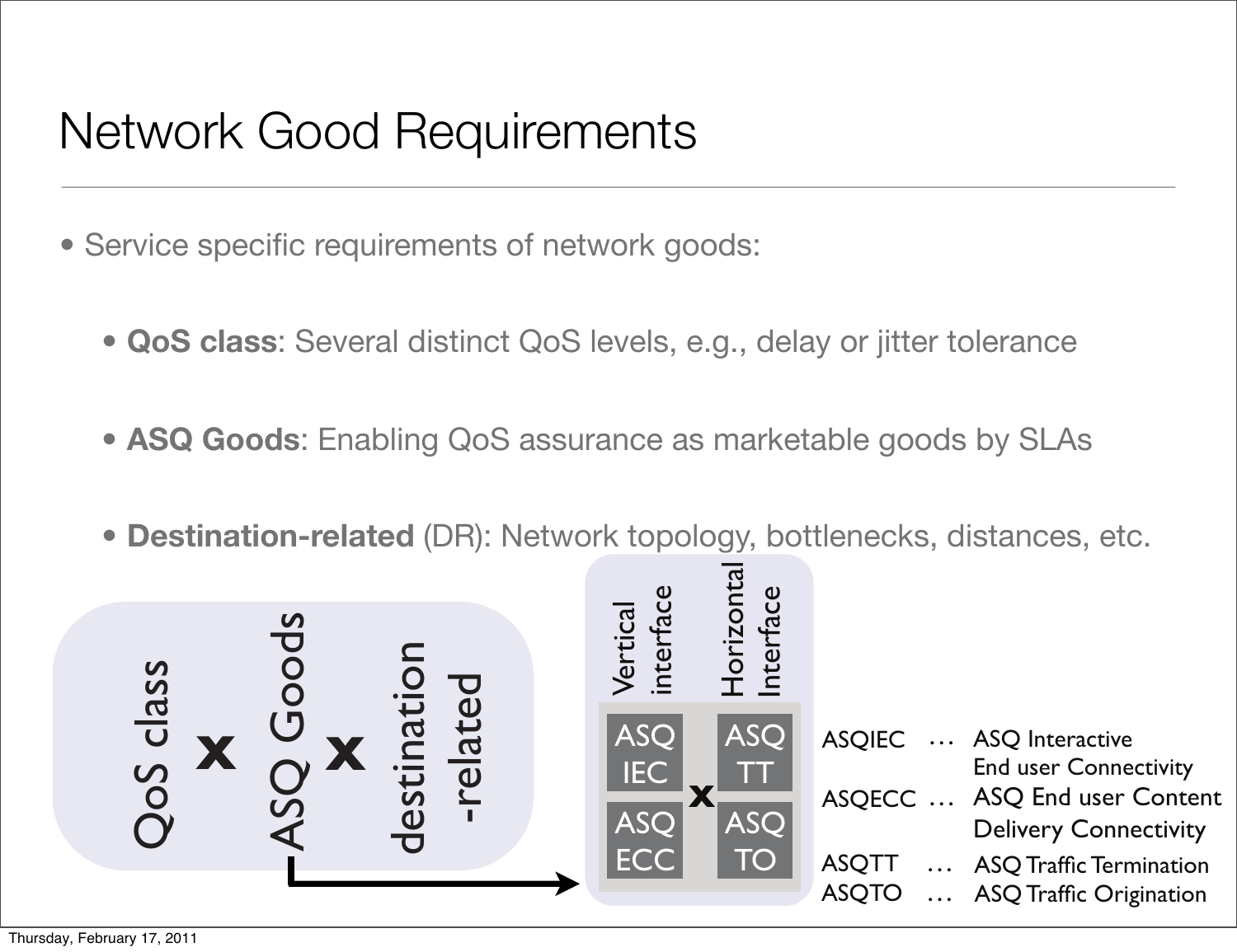#### ASQ Goods



Thursday, February 17, 2011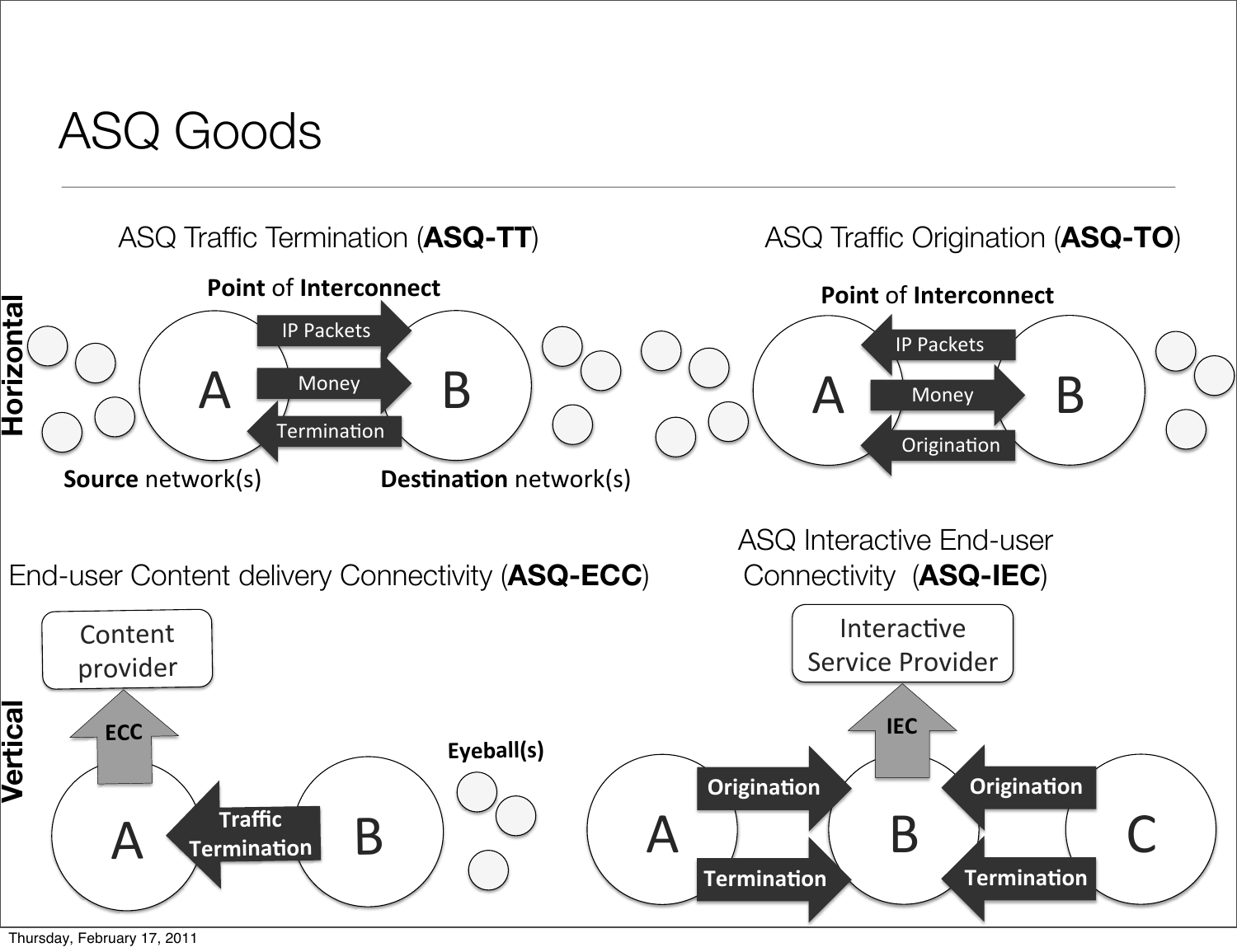### Archetypization

- Based on the **value network theory**, i.e., value chains integrating network relationships as source of value [7] [8]
- **Applicability**: IC QoS frameworks focus on multi-actor network interrelations, which cannot be captured by classical value chains
- **Method**: Analysis of market structures (i.e., stakeholders, activities, and domains) in order to form network configurations in a two stage process:
	- 1. **Decomposition** of atomic activities from a variety of use-cases
	- 2. Formation of **general activity configurations**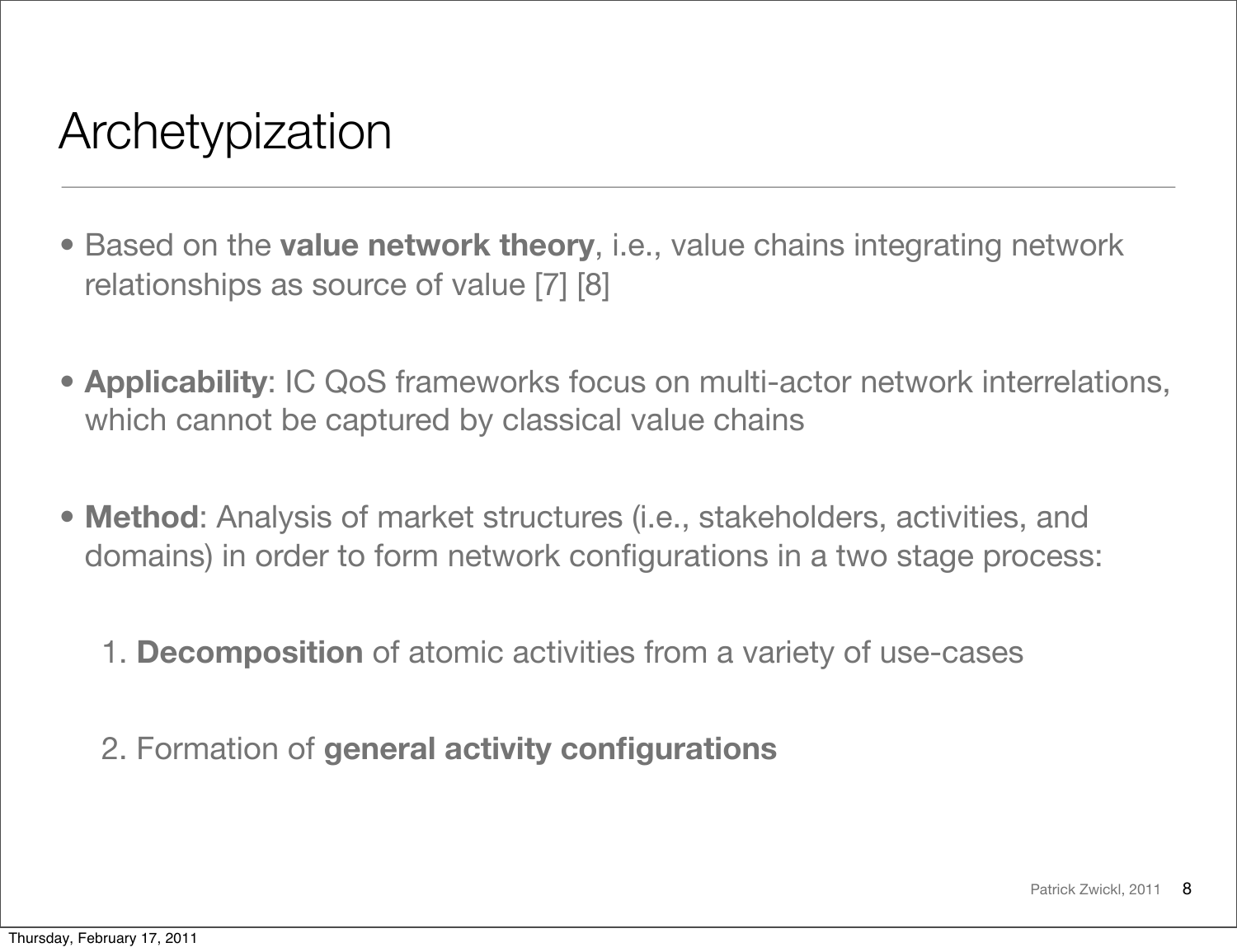## Stage 1: Activities

- Two Layers: **Infrastructure Layer** and **Internet Service Layer**
- **Infrastructure Layer** activity categories:
	- Network **infrastructure installation**, network **infrastructure operations**, **capacity** planning, **financial services** provisioning, and **charging**, **billing** and **settlement**
- **Internet Service Layer** activity macro-categories:
	- **IC, Data Center/Cloud/ASP provisioning, Marketplace provisioning, service provisioning,** and **device provisioning** activities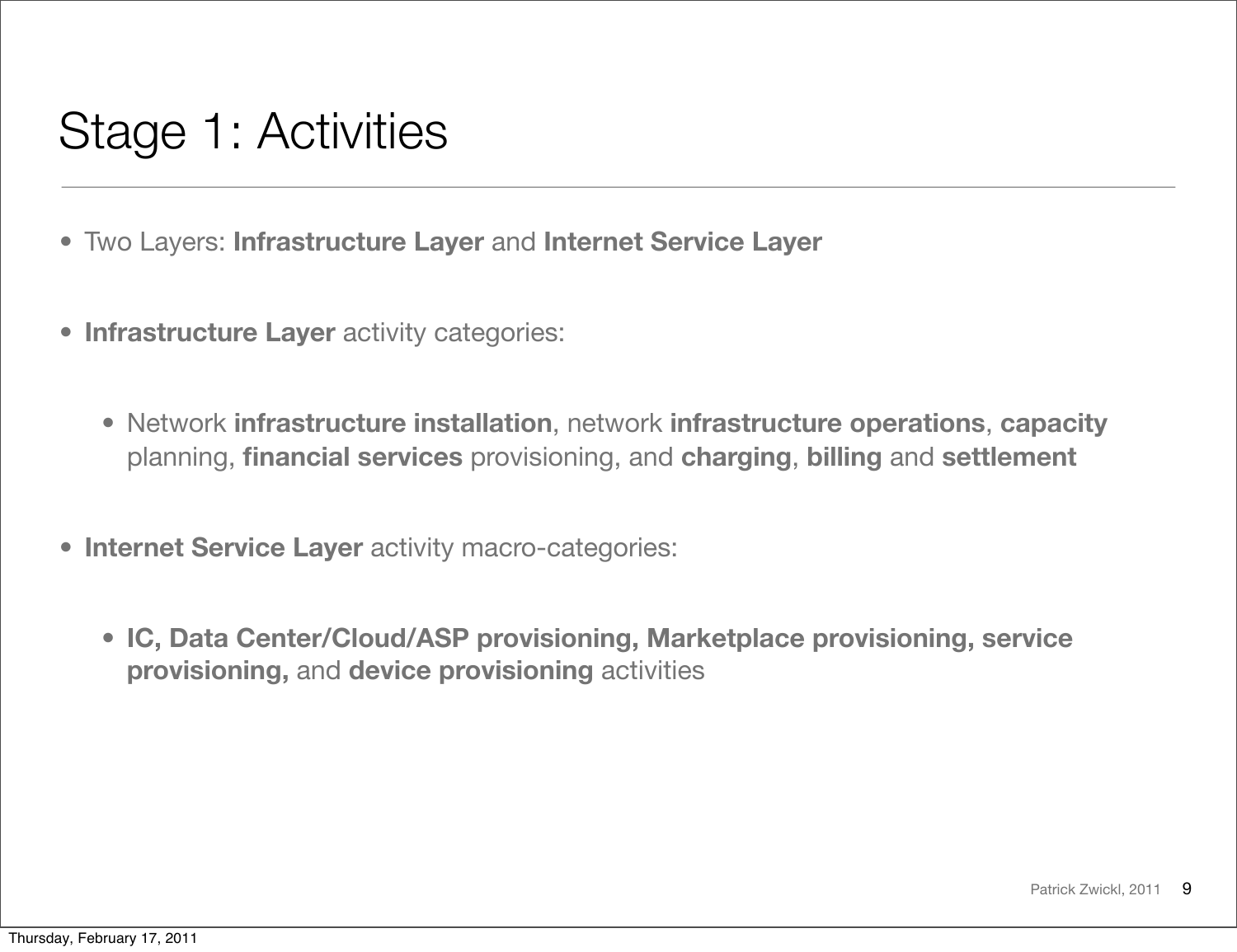# Stage 1: Activities (cont'd)

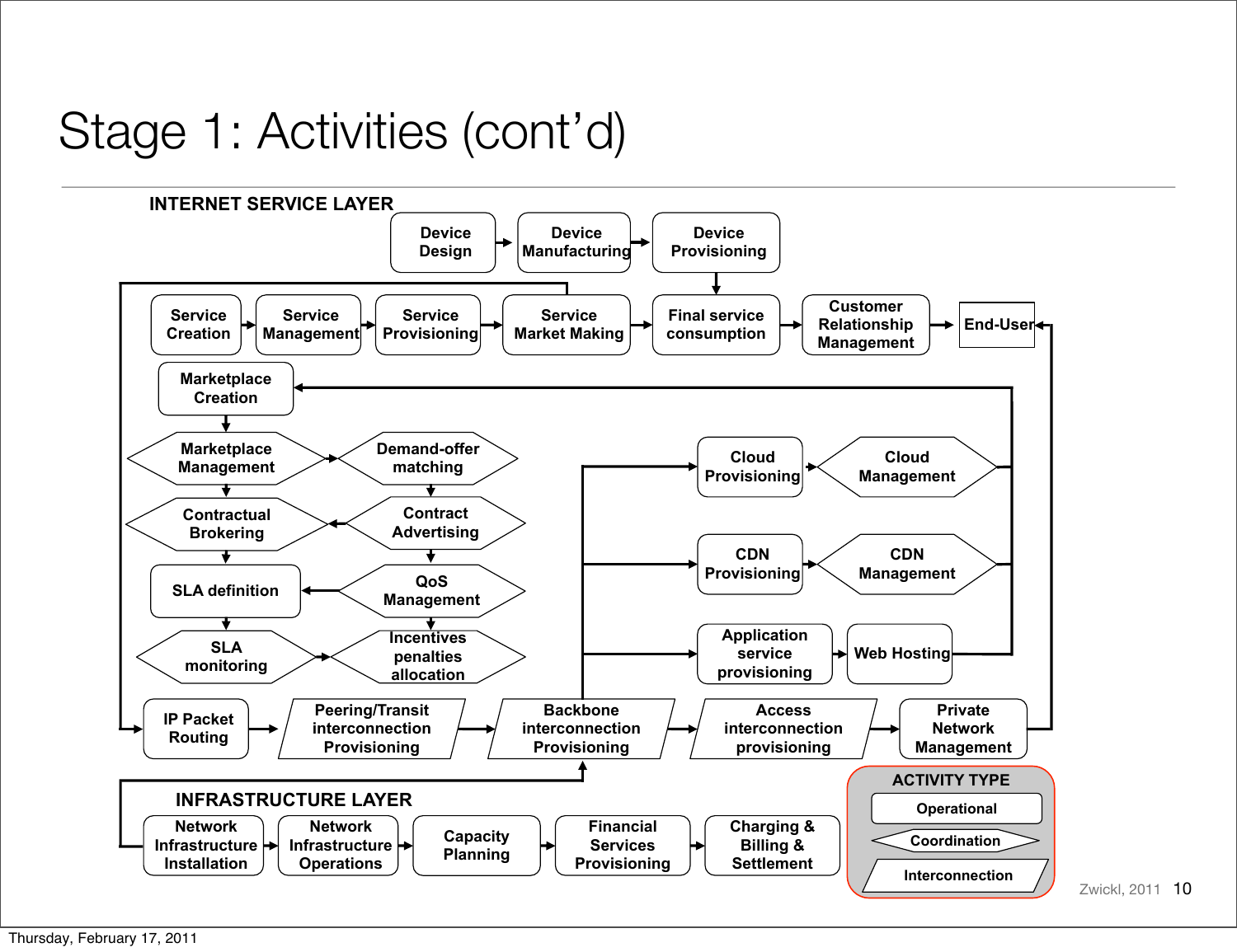# Stage 2: Typical configurations

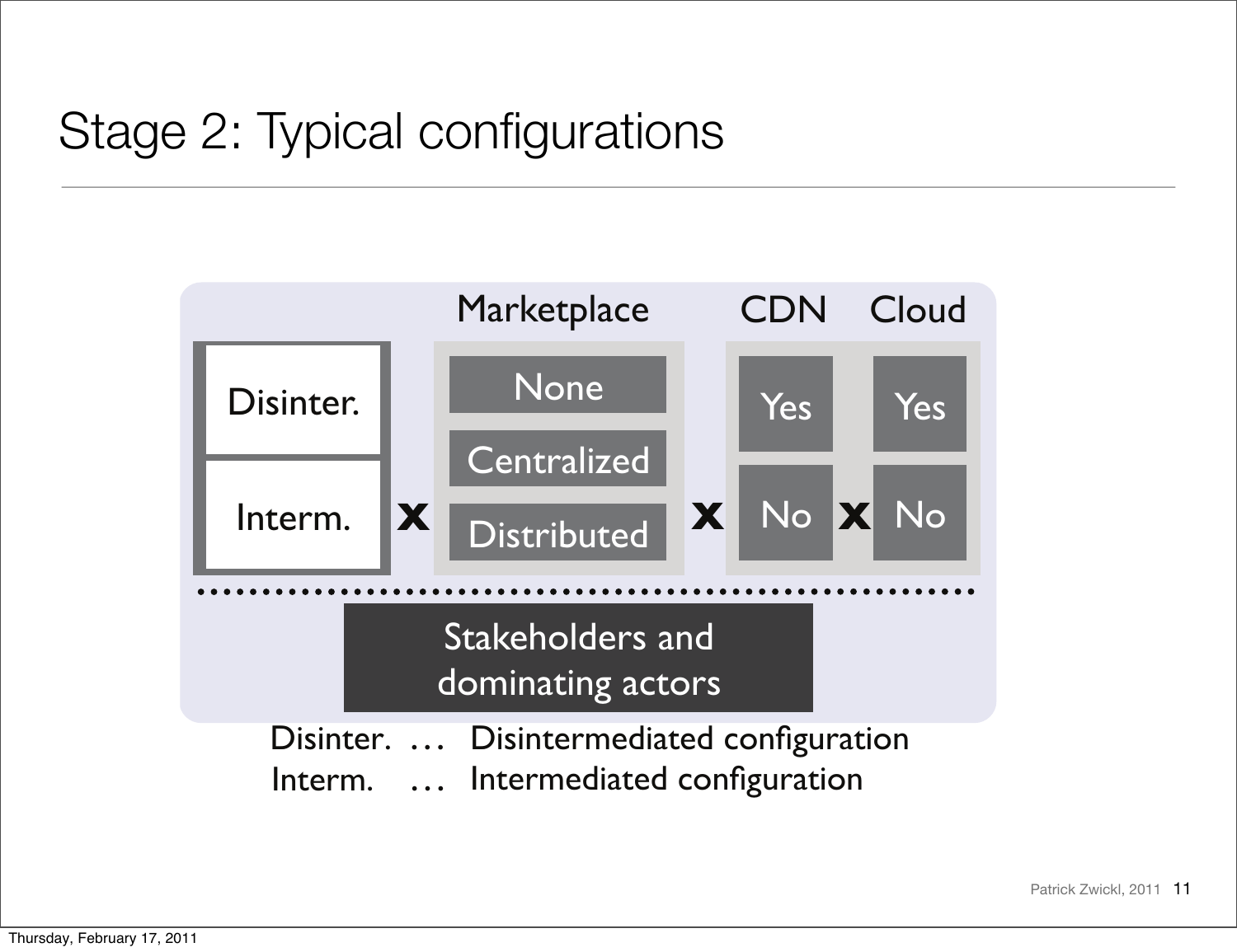## Validation

• 3 **characteristic use-case scenarios** are below classified in meta-scenarios (derived from a selection policy of a pool of IC use-case scenarios)

|                | <b>Requirements</b>                     |                                                                                                  | Archetypization                                                                 |
|----------------|-----------------------------------------|--------------------------------------------------------------------------------------------------|---------------------------------------------------------------------------------|
| QoS            | ASQ Goods                               | Destination-Relatated (DR)                                                                       |                                                                                 |
| Best QoS class | ASQIEC and                              | D1: Timely/platform-specifically                                                                 | Intermediated, marketplace,                                                     |
|                |                                         |                                                                                                  | cloud-provisioning configuration                                                |
|                |                                         |                                                                                                  |                                                                                 |
| Best QoS class | ASQECC, and                             | D2: NSP IC to varying countries                                                                  | <b>Typically Intermediated</b>                                                  |
|                | ASQTT or<br>ASQTO goods                 | (VoD servers may not be within the<br>country of content delivery); CDN<br>support is applicable | configuration with CDN<br>support                                               |
|                |                                         | $=$ Meta-scenario M-VoD                                                                          |                                                                                 |
| Best QoS class | ASQIEC, and<br>typically ASQTO<br>goods | D3: NSP interconnection                                                                          | Traditionally, a disintermediated configuration                                 |
|                |                                         | ASQTT goods                                                                                      | varying DR requirements<br>$=$ Meta-scenario M-GaaS<br>$=$ Meta-scenario M-GCVC |

**TABLE I META-SCENARIOS BY EXAMPLE** 

- **Second step**: A larger set of heterogenous use-case scenarios were classified: All could be attached to M-GaaS, M-VoD, or M-GCVC, but differ in some orthogonal topics
- Patrick Zwickl, 2011 12 • By reversely applying this methodology, even **random generations** of **metascenarios** are possible within set boundaries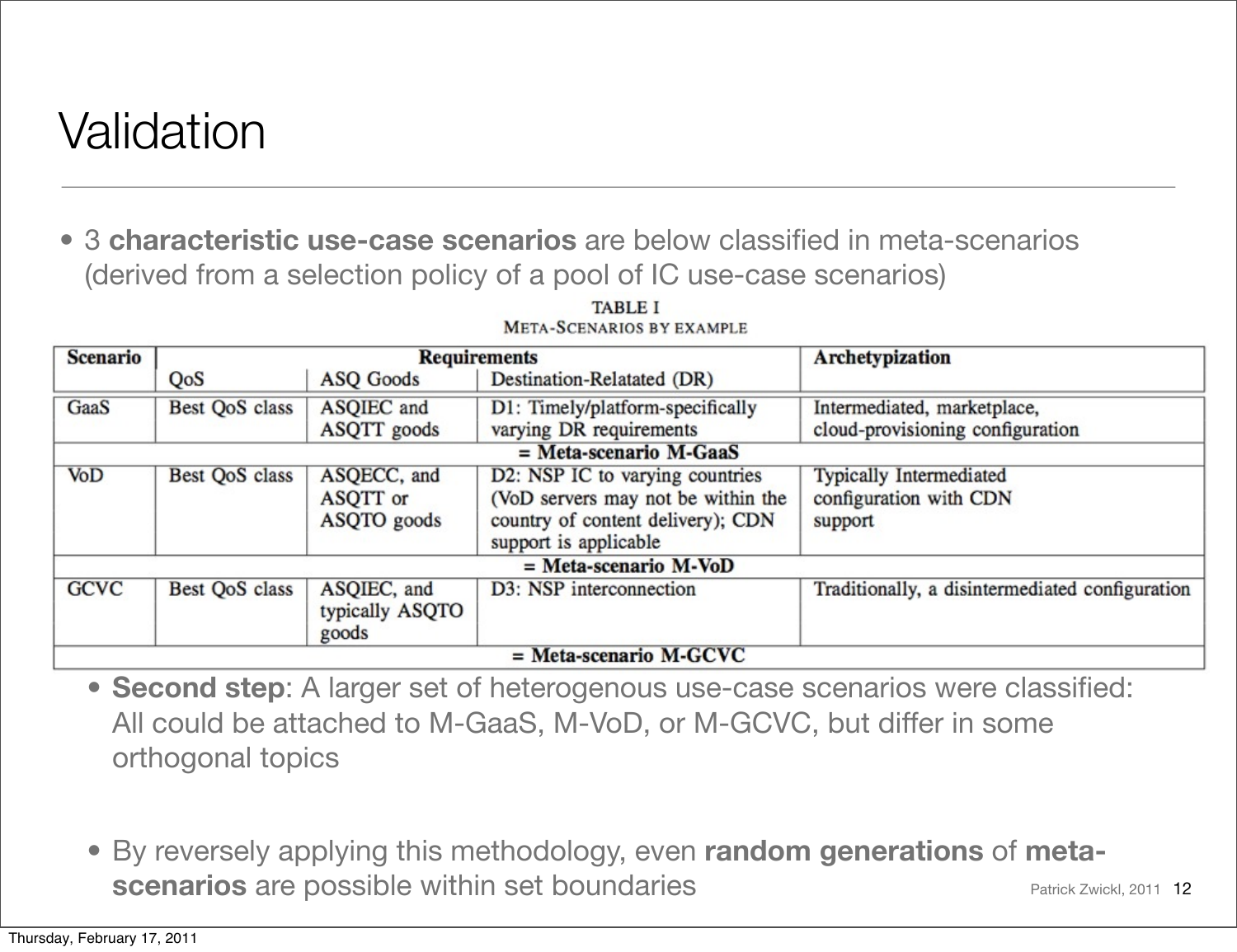### **Conclusion**

- **Aim**: Reduction of redundancies in analysis, and improvement of transferability of identified IC solutions
- **Solution**: Generalized Requirements Classification of IC Goods, by the means of "Network Good Requirements" and "Archetypical Network Configurations"
- **Validation**: Variety of heterogenous scenarios could be classified in a small number of meta-scenarios – even the **random generation** of IC scenarios is anticipated
- **Further work**:
	- **Orthogonal aspects** like user demand, bandwidth requirements, or economic implications (e.g. costs, utilities, symmetries of traffic/markets/ASQ demands)
	- Importance of **directionality** of ASQ goods needs an investigation